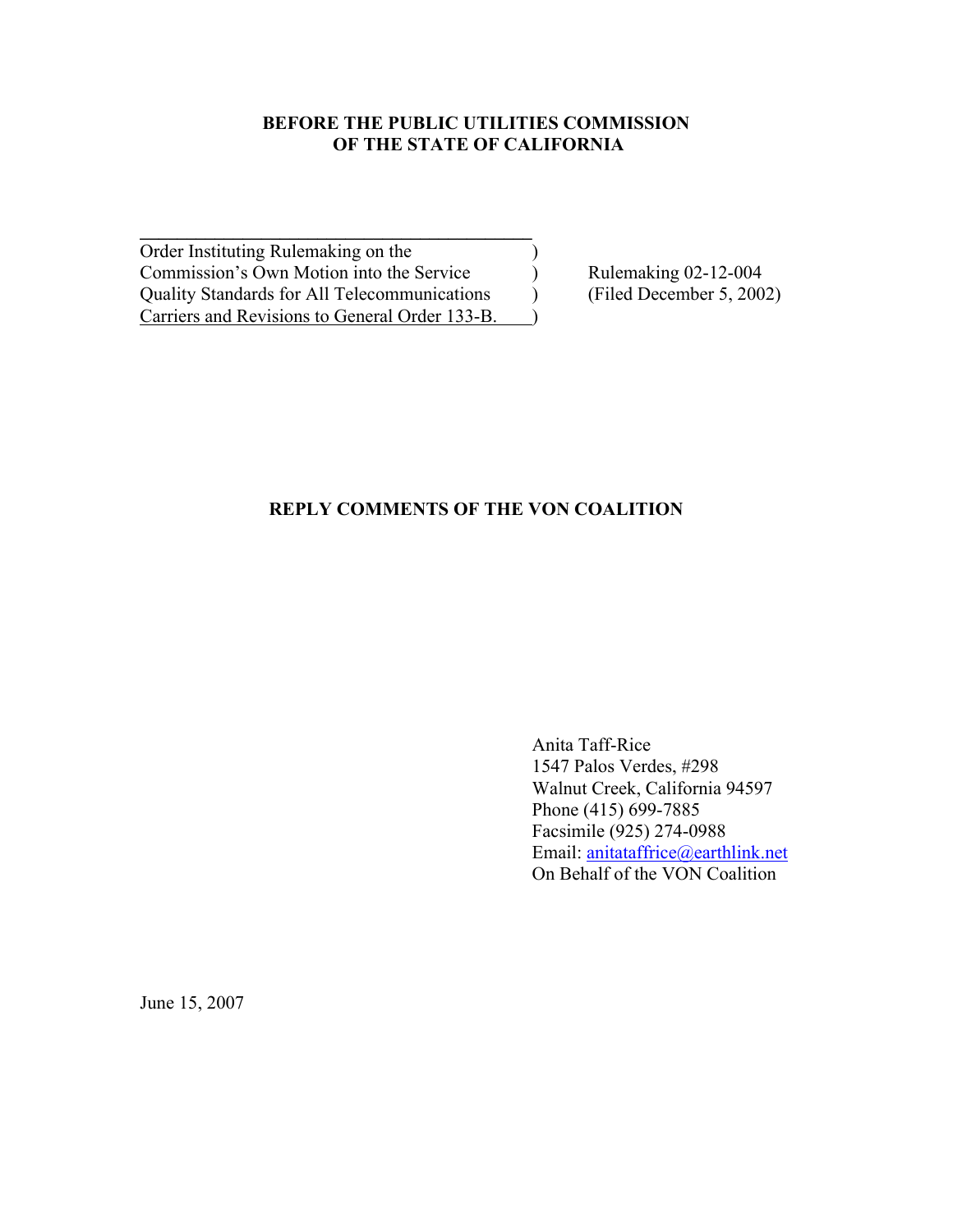The VON Coalition<sup>1</sup> ("VON") respectfully files these reply comments in this proceeding to urge the California Public Utilities Commission ("CPUC" or "Commission") to refrain from imposing service quality standards on VoIP providers that currently operate in California. The CPUC does not have jurisdiction to impose standards on VoIP providers at this time. Moreover, the Federal Communications Commission ("FCC") is considering if, whether, and what service quality standards should apply to VoIP providers, and it would be premature to act at this level before the FCC renders its determination. In addition, to the extent the Commission attempts to regulate VoIP, it should in no way attempt to establish regulatory categories different from those established by the FCC or to apply any rules to unregulated non-Interconnected VoIP services.

The VON Coalition applauds the Commission's desire to update the record in this proceeding and determine three stated issues: whether the Commission should (1) require and publish annual customer satisfaction surveys for telecommunications service; (2) continue to monitor service quality under the Uniform Regulatory Framework ("URF"); and (3) monitor service quality for other local exchange carriers ("LECs").<sup>2</sup> It is important to gather updated input from all potentially affected entities given the length of time that this proceeding has been pending before the Commission. Since the time that

 $\overline{a}$ 

<sup>&</sup>lt;sup>1</sup> The Voice on the Net or VON Coalition consists of leading VoIP companies, on the cutting edge of developing and delivering voice innovations over Internet. The Coalition, which includes AT&T, AccessLine, BMX, BT Americas, CallSmart, Cisco, Convedia, Covad, EarthLink, Google, iBasis, i3 Voice and Data, Intel, Intrado, Microsoft, New Global Telecom, Openwave, Pandora Networks, PointOne, Pulver.com, Skype, Switch Business Solutions, T-Mobile USA, United Online, USA Datanet, VocalData, Veraz Networks, and Yahoo! Works to advance regulatory policies that enable Americans to take advantage of the full promise and potential of VoIP. The Coalition believes that with the right public policies, Internet based voice advances can make talking more affordable, businesses more productive, jobs more plentiful, the Internet more valuable, and Americans more safe and secure. http://www.von.org.

<sup>&</sup>lt;sup>2</sup> Assigned Commissioner's Ruling and Scoping Memo, March 30, 2007, at p. 7 ("Scoping Ruling").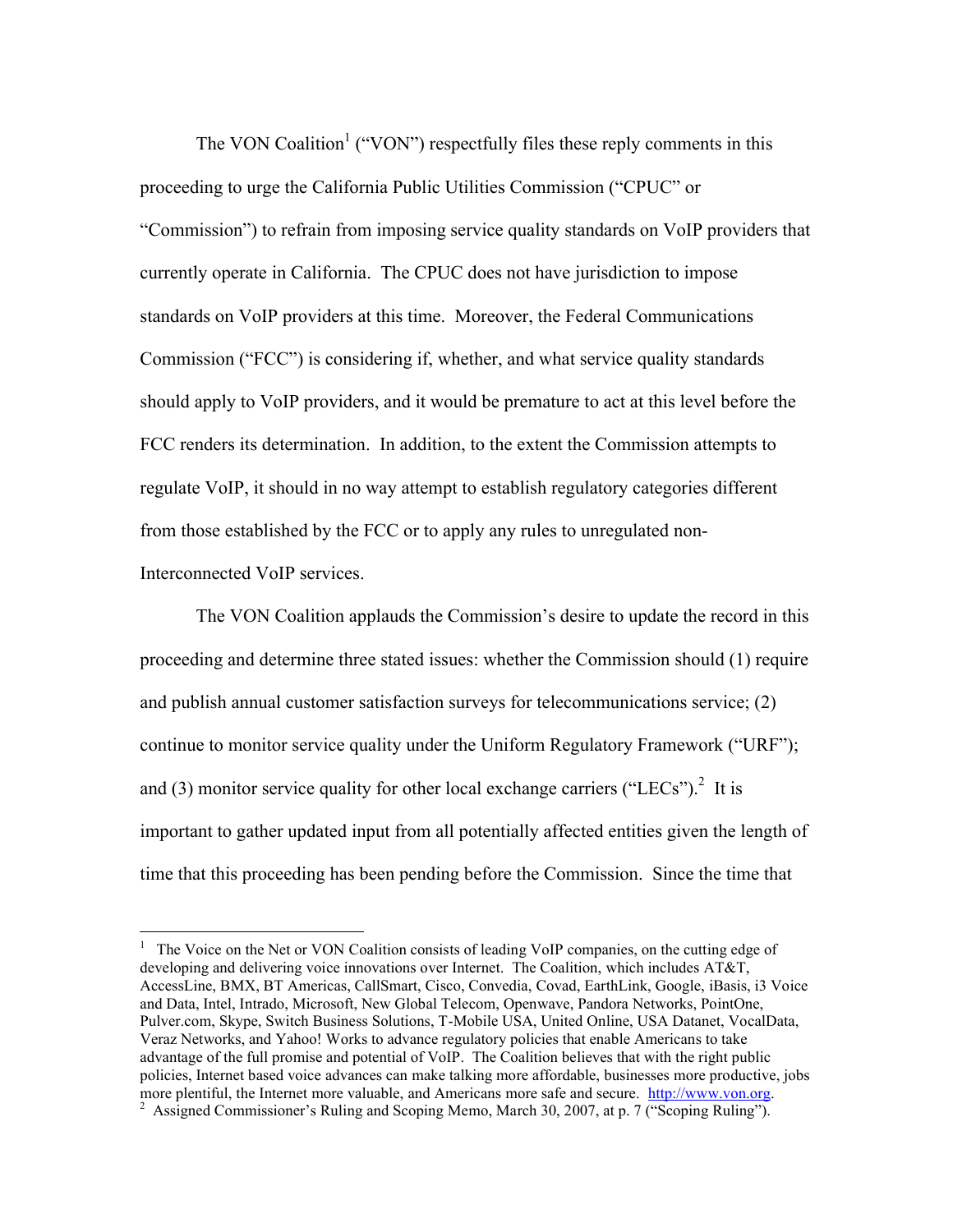initial comments were filed in 2003, there have been dramatic developments in telecommunications, broadband, and other technologies that serve to offer competitive choices to consumers for telecommunications, broadband, and video services. However, simply because time has lapsed and there are additional technologies that provide voice, broadband, and video services to customers, it does not mean that the historic regulatory framework, such as service quality standards, should be applied to newer and different technologies. Voice over Internet Protocol or "VoIP" is an excellent example of an evolving technology that can significantly boost the opportunities for consumers in California and local and state economies. However, given the activities at the federal level that have already taken place with respect to VoIP, the VON Coalition respectfully submits that the Commission should not take any action to impose service quality regulation on VoIP providers.

#### **1. The CPUC Does Not Have Jurisdiction to Impose Service Quality Requirements on VoIP Providers.**

The VON Coalition submits that extending any service quality standards, such as those proposed by The Utility Reform Network<sup>3</sup> ("TURN"), is prohibited under federal law. In November 2004, the FCC released the *Vonage Order*<sup>4</sup> in which it pre-empted an order of the Minnesota Public Utilities Commission applying its intrastate "telephone company" regulations to VoIP services offered by Vonage because it found that VoIP is a jurisdictionally mixed service that cannot be practically separated into its inter and intrastate components for the purpose of complying with state regulatory requirements. Recognizing that innovative and evolving services such as VoIP should not be subject to

1

<sup>&</sup>lt;sup>3</sup> Opening Comments of the Utility Reform Network on Scoping Memo Issues, pp. 7-11 (May 14, 2007).

<sup>4</sup> *In re Vonage Holdings Corporation Petition for Declaratory Ruling Concerning an Order of the Minnesota Public Utilities Commission*, WC Docket No. 03-211 (November 12, 2004), *appeal pending*, *NASUCA v. FCC*, Docket No. 05-1122 (8<sup>th</sup> Cir.).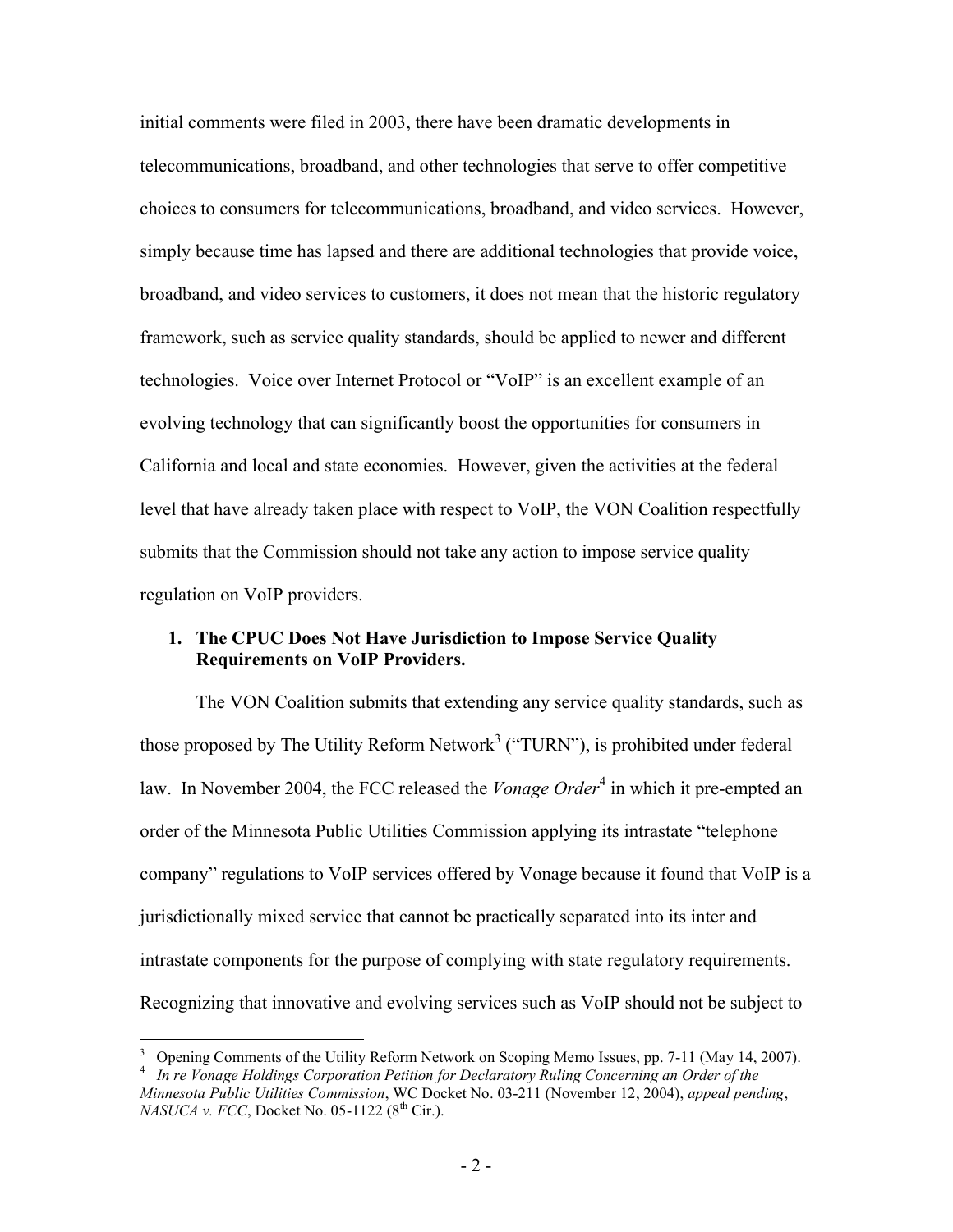a patchwork of regulations that would directly conflict with the goals of the federal Act and the FCC's pro-competitive deregulatory rules, the FCC preempted state regulation of VoIP services. In doing so, the FCC also made clear that pre-empting state regulation of VoIP services was essential to "*increase investment and innovation in [VoIP services] to the benefit of American consumers.*" The FCC has recently confirmed that nothing in its subsequent decisions to apply limited federal rules to VoIP services undermines its holding in the *Vonage Order*. In March 2007, the 8th Circuit Court of Appeals affirmed the FCC's Vonage Jurisdictional Order, which preempted state regulation of VoIP services. Given the nature of VoIP as established by the FCC's Vonage order, any application of state service quality standards to VoIP necessarily would apply to interstate service – and would be preempted under federal law.<sup>5</sup> Accordingly, it would be premature for the Commission to impose any service quality regulation on VoIP providers.

#### **2. The Commission Should Give Deference to the FCC's Pending Rulemaking on Service Quality Standards for VoIP.**

It would be premature also for the Commission to consider any service quality standards on VoIP. The FCC has a pending IP-enabled services proceeding in which it is evaluating whether to apply any traditional common carrier regulations to IP-enabled services, including interconnected VoIP. $6$  The FCC should be allowed to make its determinations on not only whether it will apply such standards, including quality of service, but also, if it determines that it will apply some regulations, what those standards

1

 $5$  See, e.g., AT&T Corp. v. Public Utility Com'n of Texas, 373 F.3d. 641 (5th Cir. 2004) and AT&T Communications, Inc. v. Eachus 174 F.Supp.2d 1119 (D.OR. 2001).

<sup>6</sup> *In re IP-Enabled Services*, Notice of Proposed Rulemaking, WC Docket No. 04-36 (rel. March 10, 2004).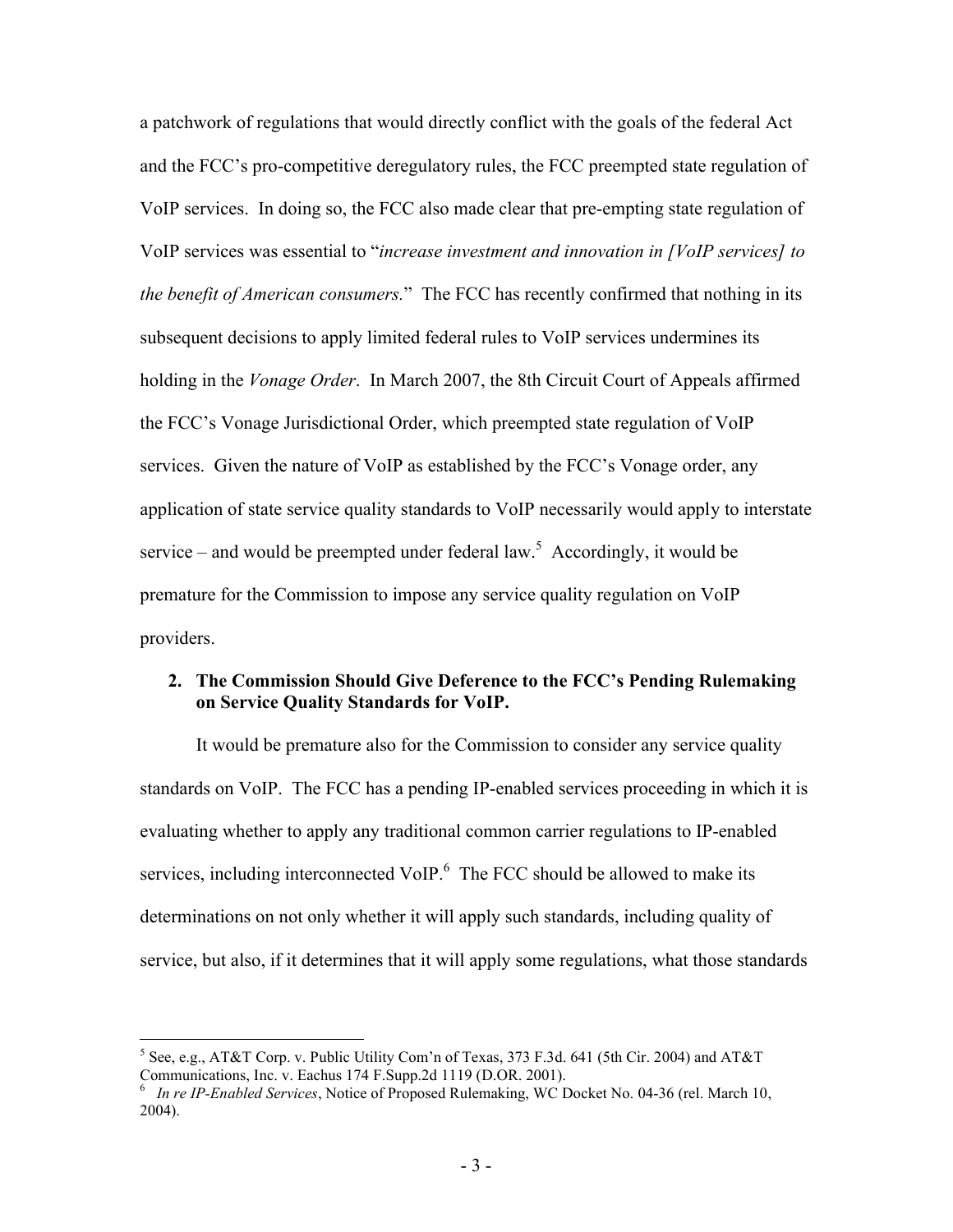will be, before the CPUC makes any potentially unlawful and inconsistent determinations on this issue.

Indeed, this Commission has already recognized the deference to be given to the FCC on VoIP regulatory issues. On June 16, 2006, the Commission closed its own investigation to determine the extent to which VoIP should be exempted from regulatory requirements.<sup>7</sup> On June 15, 2006, the Commission closed its investigation into application of certain state regulatory requirements, finding that "we need not establish a regulatory framework for [VoIP] to resolve any of the issues raised in this investigation at this time.<sup>8</sup> The issues under investigation focused on whether VoIP providers should be subject to regulatory requirements including consumer protection rules. In reaching the conclusion to close the proceeding, after it recognized the *Vonage Order*<sup>9</sup>, the

Commission noted:

Our investigation centered on determining the appropriate regulatory framework for VoIP. Since the FCC has determined that it is charged with that role and is exercising its authority, we conclude that it is premature for us to assess what our regulatory role over VoIP will be and to address the issues raised in this investigation. We anticipate the role for state commissions will be defined in the future.<sup>10</sup>

There has been no showing that circumstances justify a change in the

Commission's determination that it would be premature to address regulation over VoIP. The FCC has neither acted nor "defined" the state commissions' role in regulation over VoIP. Indeed, if the CPUC were to consider imposing service quality standards, this would be the first time in this country in which a state would regulate non-interconnected

 $\overline{a}$ 

<sup>&</sup>lt;sup>7</sup> Order Instituting Investigation on the Commission's Own Motion to Determine the Extent to Which the *Public Utility Telephone Service Known as Voice over Internet Protocol Should Be Exempted from Regulatory Requirements*, I. 04-02-007 (Filed February 11, 2004).

D. 06-06-010, p. 1 (June 15, 2006).

<sup>&</sup>lt;sup>9</sup> Id. at p. 2.

*I*<sup>0</sup>*Id.* at p. 3.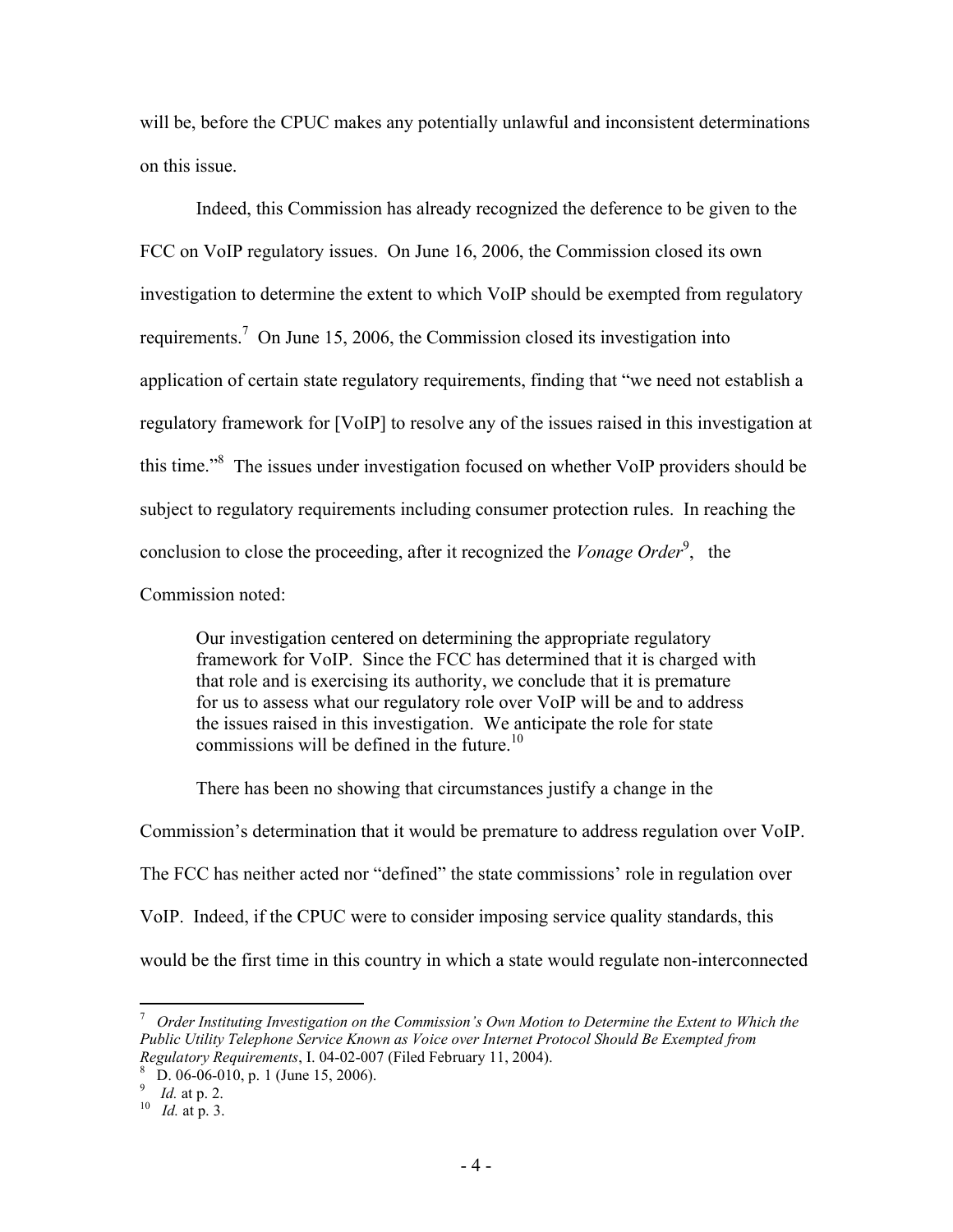VoIP service and seek to apply service quality standards on interconnected VoIP services.<sup>11</sup> While the FCC has applied limited obligations to "interconnected VoIP"<sup>12</sup> providers, which has not included application of service quality standards, there are numerous innovative VoIP services which use a telephone number but are not covered by the FCC's definition of "interconnected VoIP." These non-interconnected VoIP services which may use a telephone number but do not allow a user to call the public switched telephone network are not required by the FCC to provide E911 or to pay universal service. At the very least, state obligations should in no-way extend to non-

interconnected VoIP services.<sup>13</sup>

 $\overline{a}$ 

In addition, there is no sign of a consumer problem. In a recent survey, nearly 90 percent of Interconnected VoIP early adopter households claim the same or better voice quality and service reliability than traditional landline service.<sup>14</sup> Another study found 85% of VoIP calls exceed PSTN quality, and that VoIP calls connect quicker than PSTN

 $11$  TURN's proposed service of quality standards do not distinguish or even attempt to identify differences in "interconnected VoIP" and non-interconnected VoIP. TURN's proposal appears that it would apply to all VoIP technologies.

 $12$  Interconnected VoIP service means only those VoIP services that are substitutes for traditional telephone services –  $e$ .  $g<sub>z</sub>$ , only intrastate VoIP services offered to the public for a fee that permit users to receive calls from and terminate calls to the public switched telephone network. In-bound one-way VoIP services, for example, may utilize a telephone number but does not allow the user to make calls to the public switched telephone network.

<sup>&</sup>lt;sup>13</sup> If the CPUC wanted to pursue whether there were appropriate quality of service standards for interconnected VoIP, it will need to conduct additional proceedings and workshops to obtain evidence on the technology, the services provided, and reasonable service standards. There has been no showing the VoIP technologies act in the same manner as wireline technologies, particularly with respect to service provisioning, restoration of service, and other quality of service issues. Specific input would have to be solicited from VoIP carriers (which may or may not be certificated before the Commission) to ensure that the CPUC has the full breadth of VoIP offerings and varying methods by which VoIP is operationally provided. It is only at that time, that the CPUC could consider proposing potential standards. At this time, there is no evidence supporting the reasonableness of TURN's proposed service standards on VoIP. A full and complete evidentiary record would have to be created. Again, however, it is premature for the Commission and VoIP carriers to expend such resources until the FCC has definitively ruled on its jurisdiction over VoIP, the role of state regulatory agencies (if any), and whether it will apply service of quality standards on VoIP. Given the Commission's previous reticence to impose regulatory schemes on VoIP and likely expenditure of time and resources, it is simply premature for the CPUC to consider the specific TURN proposals.

 $14$  March 2006 survey by Telephia.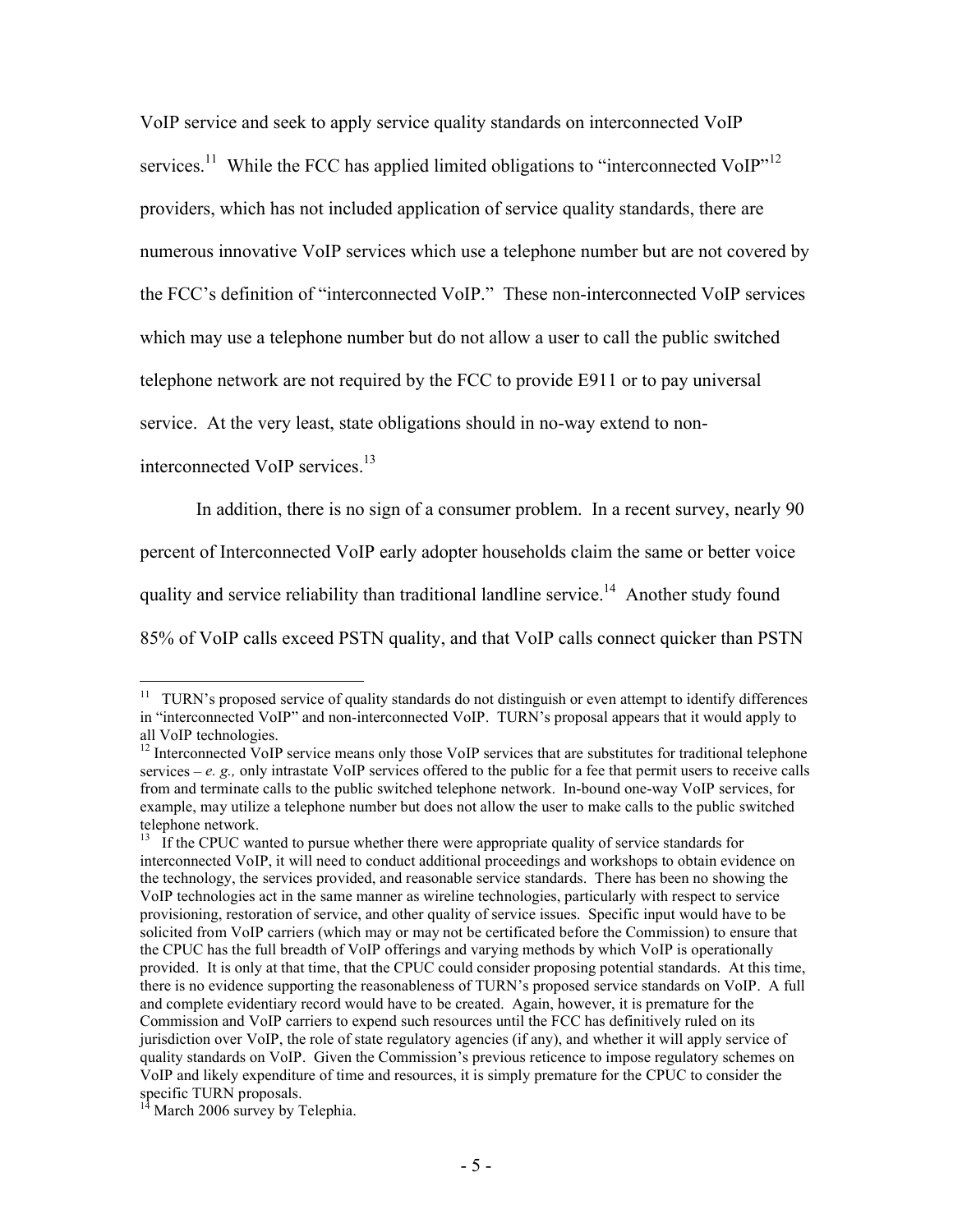calls<sup>15</sup>. Likewise according to J.D. Powers, while customer satisfaction with traditional phone providers fell slightly, new entrant cable operators selling VoIP had subscriber satisfaction scores 30 points above the overall industry.<sup>16</sup>

As a result, the VON Coalition submits that it is premature and inappropriate for the CPUC to implement service quality standards on VoIP providers at this time. This Commission recognized that it was premature to act in light of the *Vonage Order*, and to date, no additional event has taken place that would change that conclusion. VoIP can play a critical role in boosting broadband demand, putting new tools in the hands of consumers and small businesses to enhance productivity, manage daily affairs, and enjoy leisure pursuits. The VON Coalition looks forward to working with the Commission to forge pragmatic solutions that enable consumers, businesses, and the economy to achieve the full promise and potential that VoIP can deliver. However, this proceeding is not the proper time or forum to establish service quality standards for VoIP.

Dated and Signed: June 15, 2007

1

Respectfully submitted,

/s/Anita Taff-Rice\_\_\_\_\_\_\_\_\_\_\_\_\_\_\_ Anita Taff-Rice 1547 Palos Verdes, #298 Walnut Creek, California 94597 Phone (415) 699-7885 Facsimile (925) 274-0988 On Behalf of the VON Coalition

<sup>&</sup>lt;sup>15</sup> According to Minacom's, August, 2006 Standards-Based, North American & Global VoIP Testing Study, VoIP service had a an average Mean Opinion Score (MOS) of 4.2, compared to 3.9 for the PSTN - MOS is a scale commonly used to describe speech quality, ranging from 1 (worst) to 5 (best). In addition to superior sound quality, calls over VoIP connected quicker overall - 8.2 seconds on average, compared to 8.9 seconds for those placed over the PSTN.

http://www.minacom.com/modules/minaweb/download/Internet%20Phone%20Quality%20Increases%20Si gnificantly%20and%20Steadily%20\_2\_.pdf

<sup>&</sup>lt;sup>16</sup> Customer satisfaction with traditional phone providers fell 3.3% in 2005 to 670 on a 1,000-point scale, according to J.D. Powers. Cable operators entering new markets, many selling broadband and VoIP, had subscriber satisfaction scores 30 points above the overall industry. Comm Daily 7-13-06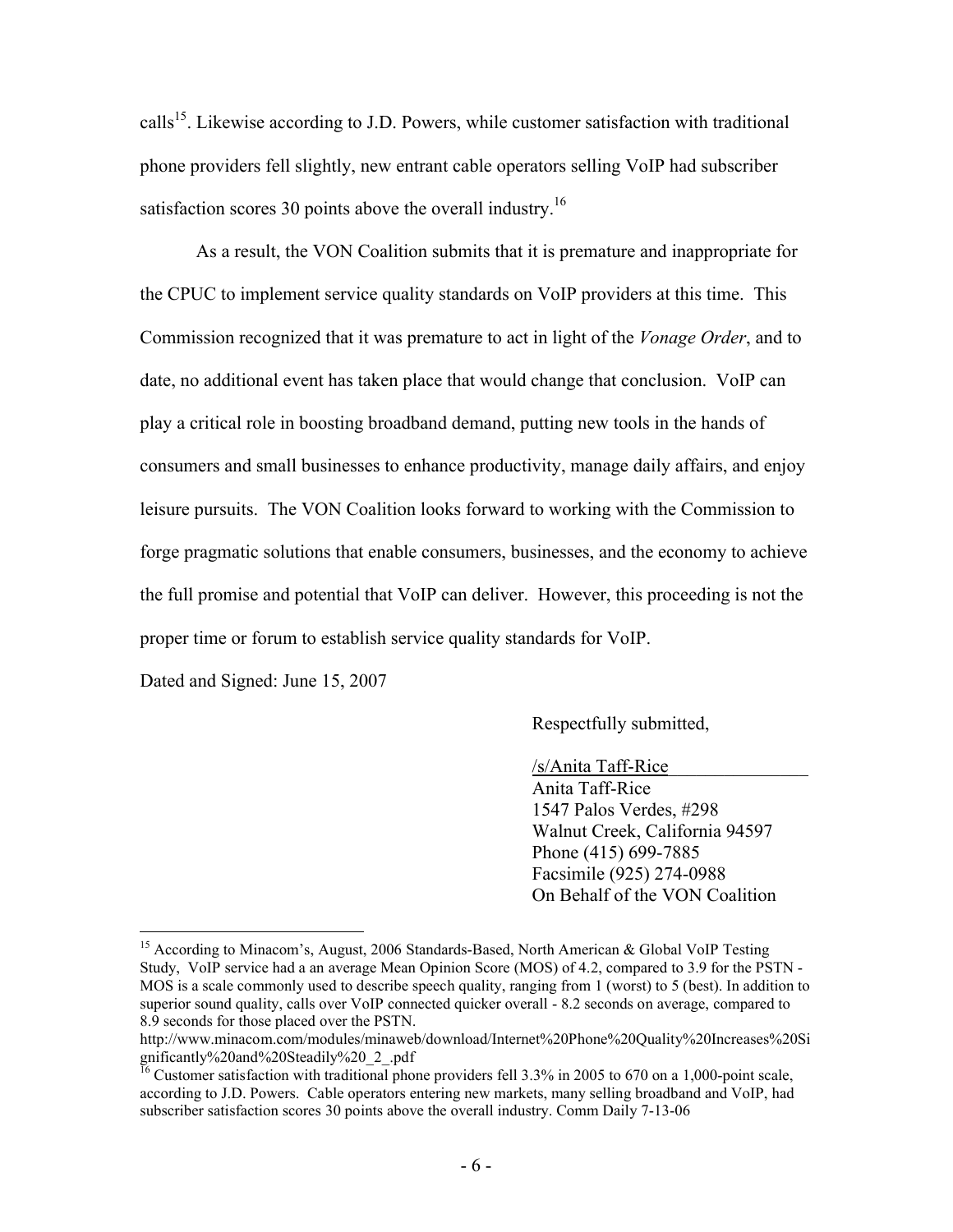#### **CERTIFICATE OF SERVICE**

I, Anita Taff-Rice, certify under penalty of perjury under the laws of the State of California, that the following is true and correct.

I am a citizen of the United States, State of California, am over the age of eighteen years of age, and am not a party to the within cause. On June 15, 2007, I served the following document via electronic mail to the addressees on the California Public Utilities Commission's electronic mail service list for R. 02-12-004:

#### **REPLY COMMENTS OF THE VON COALITION**

Service via email is in accordance with Rule 1.10 of the Commission's Rules of Practice and Procedure. For any party on the service list who has either opted out of electronic mail service, or has not provided an electronic mail address, service was completed via U.S. Mail, by placing a copy of this document in an envelope with postage prepaid, in a facility regularly maintained by the U.S. Postal Service.

Executed this 15th day of June 2007.

/s/Anita Taff-Rice**\_\_\_\_\_\_\_**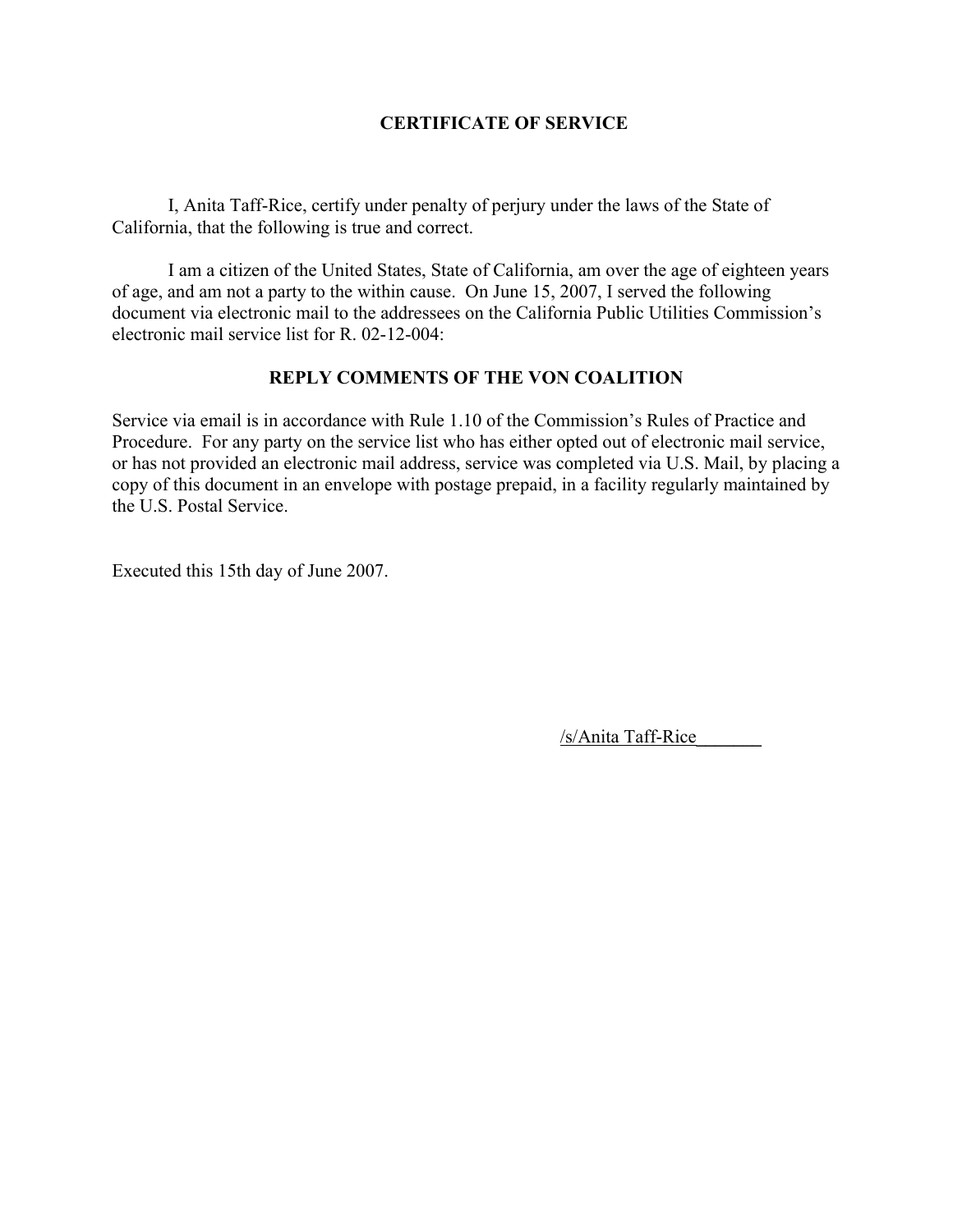# **CALIFORNIA PUBLIC UTILITIES COMMISSION Service Lists**

**Proceeding: R0212004 - PUC - SERVICE QUALIT Filer: PUC List Name: INITIAL LIST Last changed: May 17, 2007** 

**Download the Comma-delimited File About Comma-delimited Files** 

**Back to Service Lists Index** 

### **Appearance**

CHARLES HARAK BARBARA R. ALEXANDER<br>
NATIONAL CONSUMER LAW CENTER CONSUMER AFFAIRS CON<br>
77 SUMMER ST., 10TH FLOOR 83 WEDGEWOOD DRIVE 77 SUMMER ST., 10TH FLOOR 83 WEDGEWOOD DRIVE BOSTON, MA 02110 WINTHROP, ME 04364

WILLIAM K. MOSCA<br>
COMCAST BUSINESS COMMUNICATIONS, INC. MEXTEL COMMUNICATIONS, INC. COMCAST BUSINESS COMMUNICATIONS, INC. 10 INDEPENDENCE WAY 10 2001 EDMUND HALLEY DRIVE WARREN, NJ 07059

TERRANCE SPANN CORALETTE HANNON US ARMY LEGAL SERVICES AGENCY FROM ESQUIRE DEPARTMENT OF THE ARMY (JALS-RL) AARP LEGISLATIVE REP. 901 N. STUART ST., STE. 700 6705 REEDY CREEK ROAD ARLINGTON, VA 22203-1837 CHARLOTTE, NC 28215

MARK ASHBY JEFFREY M. PFAFF CINGULAR WIRELESS SPRINT PCS 5565 GLENRIDGE CONNECTOR, STE 1700 KSOPHN0212-2A509 ATLANTA, GA 30342 6450 SPRINT PARKWAY

VERIZON DIRECTOR HQE02F61 AT&T SERVICES

NATIONAL CONSUMER LAW CENTER CONSUMER AFFAIRS CONSULTANT RESTON, VA 20091 OVERLAND PARK, KS 66251-6100 ANN JOHNSON JOHN SISEMORE 600 HIDDEN RIDGE 175 E. HOUSTON ST., #10-M-10 IRVING, TX 75038 SAN ANTONIO, TX 78205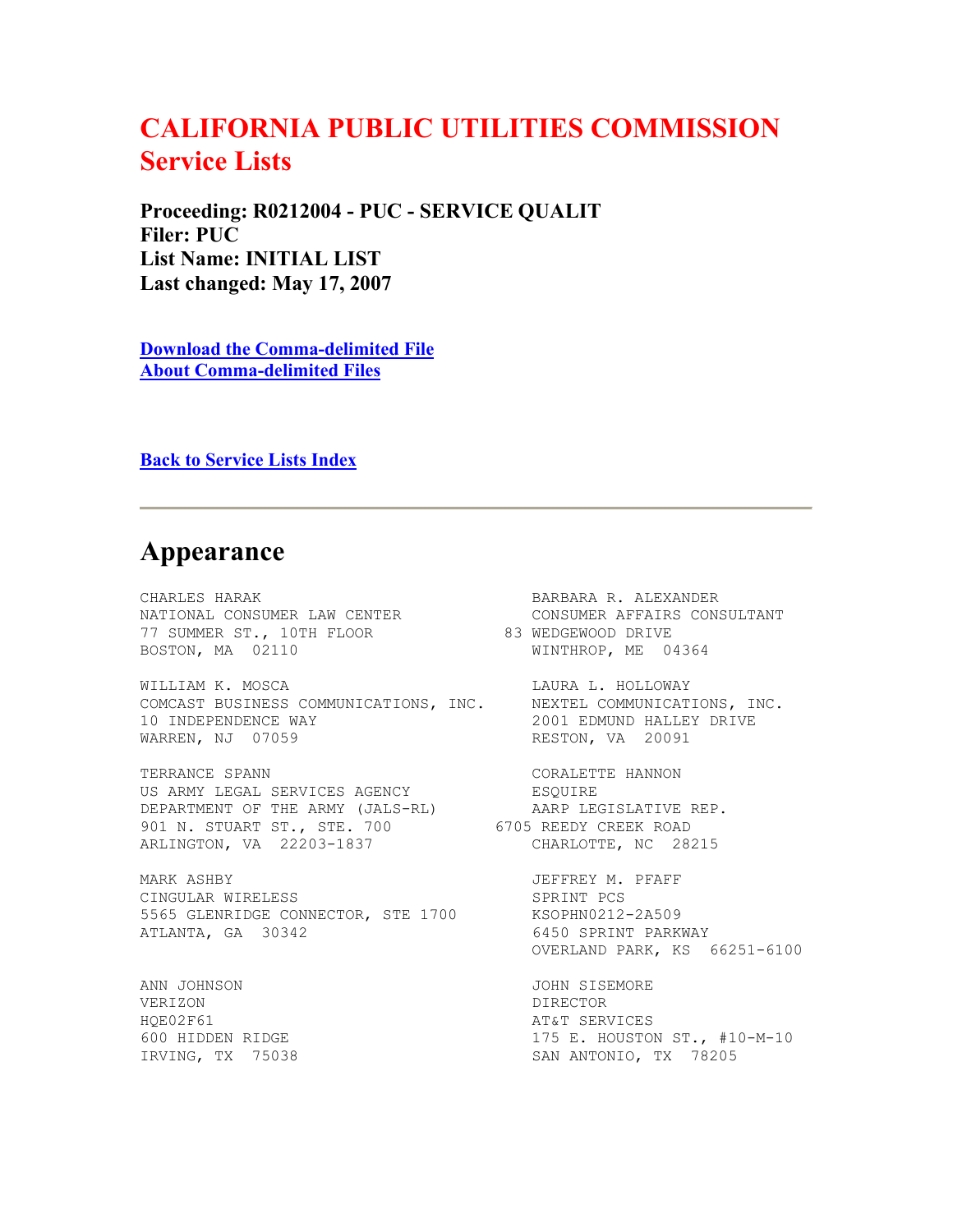KATHERINE K. MUDGE THE REX KNOWLES SENIOR COUNSEL THE RESONAL VICE PRESIDENT SENIOR COUNSEL **REGIONAL VICE PRESIDENT** COVAD COMMUNICATIONS COMPANY XO COMMUNICATIONS SERVICES 7000 NORTH MOPAC EXPRESSWAY, 2D FL 111 EAST BROADWAY, STE. 1000 AUSTIN, TX 78731 SALT LAKE CITY, UT 84111

ALAN L. PEPPER MICHAEL MANCHESTER MITCHELL SILBERBERG & KNUPP LLP 1749 10TH ST., NO. 1 TRIDENT CENTER SANTA MONICA, CA 90404 11377 W OLYMPIC BLVD., STE. 200 LOS ANGELES, CA 90064-1683

ALEJANDRO JIMENEZ W. LEE BIDDLE 12900 PARK PLAZA DRIVE 12900 PARK PLAZA DRIVE 401 W. A ST., STE. 1600 PARK PLAZA DRIVE TUSTIN, CA 90703

MICHAEL SHAMES LAURIE ITKIN ATTORNEY AT LAW CRICKET COMMUNICATIONS, INC. UTILITY CONSUMERS' ACTION NETWORK 10307 PACIFIC CENTER COURT 3100 FIFTH AVENUE, STE. B SAN DIEGO, CA 92121 SAN DIEGO, CA 92103

M. ESTELA LARA MARC D. JOSEPH CENTRO LA FAMILIA ADVOCACY SERVICES, INC ATTORNEY AT LAW 2014 TULARE ST., STE. 711 ADAMS BROADWELL JOSEPH & CARDOZO FRESNO, CA 93721 601 GATEWAY BLVD. STE 1000

BOB FINKELSTEIN CHRISTINE MAILLOUX ATTORNEY AT LAW ATTORNEY AT LAW THE UTILITY REFORM NETWORK THE UTILITY REFORM NETWORK 711 VAN NESS AVENUE, STE. 350 711 VAN NESS AVENUE, STE 350 SAN FRANCISCO, CA 94102 SAN FRANCISCO, CA 94102

ELAINE M. DUNCAN **REGINA COSTA** ATTORNEY AT LAW THE UTILITY REFORM NETWORK 711 VAN NESS AVENUE, STE. 300 SAN FRANCISCO, CA 94102 SAN FRANCISCO, CA 94102

RUDY REYES WILLIAM NUSBAUM VERIZON GEREE AT LAW AND A SERVICE A SERVICE A SERVICE AND ATTORNEY AT LAW 711 VAN NESS AVENUE, STE. 300 THE UTILITY REFORM NETWORK

CHARLYN A. HOOK SALEMAN JASON J. ZELLER CALIF PUBLIC UTILITIES COMMISSION CPUC<br>LEGAL DIVISION LEGAI ROOM 4107<br>
505 VAN NESS AVENUE<br>
505 VAN NESS AVENUE<br>
505 VAN NESS AVENUE 505 VAN NESS AVENUE 505 VAN NESS AVENUE SAN FRANCISCO, CA 94102-3214 SAN FRANCISCO, CA 94102-3214

AT&T MOBILITY<br>12900 PARK PLAZA DRIVE THE RESERT SAND BRITTON, APC

SOUTH SAN FRANCISCO, CA 94080

VERIZON CALIFORNIA INC. 711 VAN NESS AVENUE, STE. 350

SAN FRANCISCO, CA 94102 711 VAN NESS AVENUE, STE. 350 SAN FRANCISCO, CA 94102

LEGAL DIVISION<br>ROOM 5030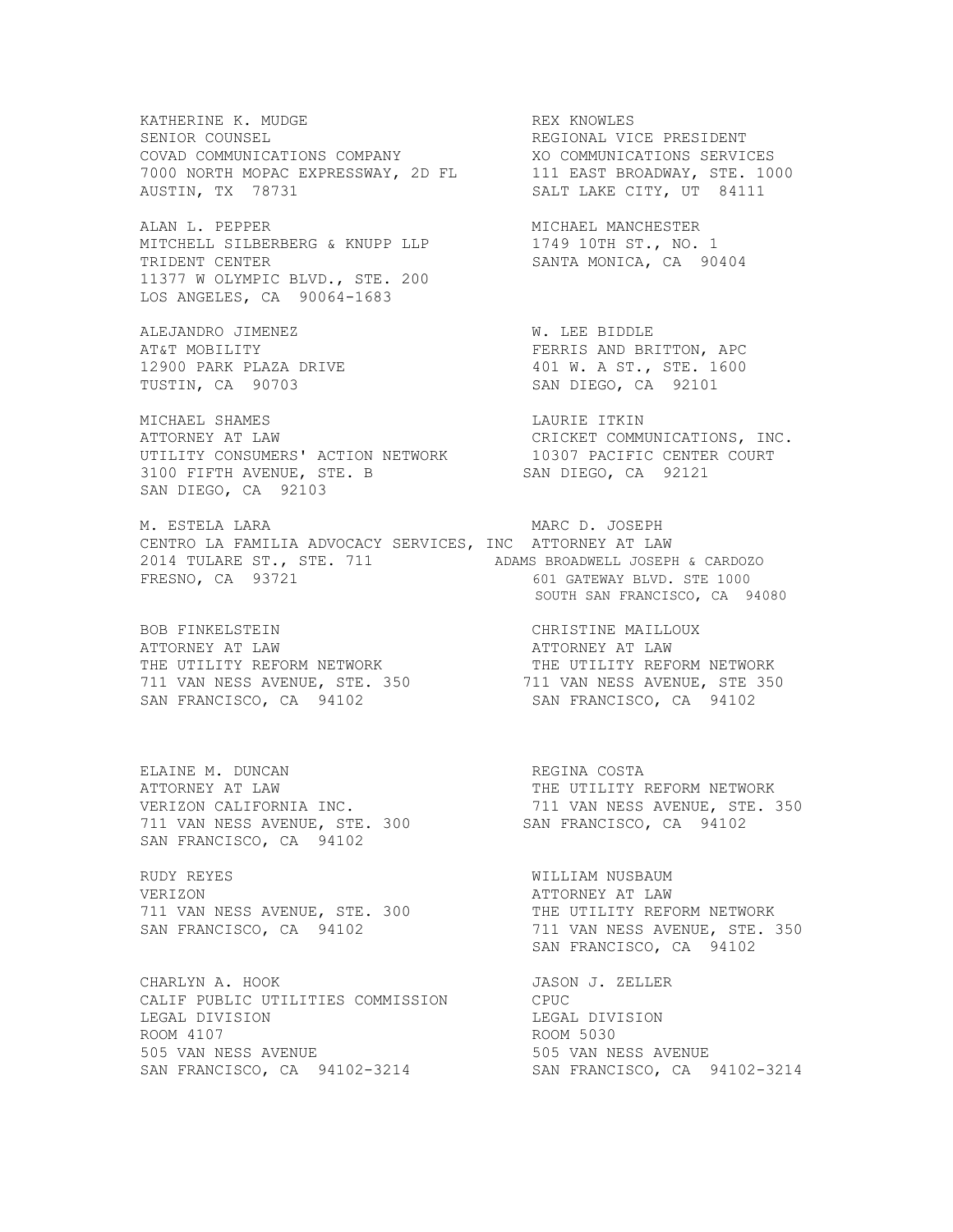MONICA L. MCCRARY SINDY J. YUN CALIF PUBLIC UTILITIES COMMISSION CPUC LEGAL DIVISION LEGAL DIVISION ROOM 5134 ROOM 4300 505 VAN NESS AVENUE 505 VAN NESS AVENUE SAN FRANCISCO, CA 94102-3214 SAN FRANCISCO, CA 94102-3214

KATHERINE S. RITCHEY RANDOLPH W. DEUTSCH ATTORNEY AT LAW ATTORNEY AT LAW JONES DAY SIDLEY, AUSTIN, BROWN & WOOD, 555 CALIFORNIA ST., 26TH FLOOR STE. 2000 SAN FRANCISCO, CA 94104 555 CALIFORNIA ST.

STEPHEN B. BOWEN AGNES NG ATTORNEY AT LAW AT&T COMMUNICATIONS 235 MONTGOMERY ST., STE. 920 SAN FRANCISCO, CA 94104

ANDREA JOHNSON DAVID P. DISCHER AT&T CALIFORNIA GENERAL ATTORNEY 525 MARKET ST., STE. 1944 **AT&T CALIFORNIA** 

GREGORY L. CASTLE JEAN PARKER SENIOR COUNSEL WORKING ASSETS SAN FRANCISCO, CA 94105

MARY E. WAND STEPHEN H. KUKTA ATTORNEY AT LAW COUNSEL MORRISON & FOERSTER LLP

THOMAS J. SELHORST **JAMES W. MCTARNAGHAN** AT&T CALIFORNIA ATTORNEY AT LAW 525 MARKET ST., RM. 2023 DUANE MORRIS LLP

GLENN STOVER PETER A. CASCIATO ATTORNEY AT LAW ATTORNEY AT LAW STOVER LAW **PETER A. CASCIATO P.C.** 221 MAIN ST., STE. 800 355 BRYANT ST., STE. 410 SAN FRANCISCO, CA 94105-1906 SAN FRANCISCO, CA 94107

SAN FRANCISCO, CA 94104

525 MARKET ST 20TH FLOOR 4<br>SAN FRANCISCO, CA 94105

SAN FRANCISCO, CA 94105 525 MARKET ST., ROOM 2027 SAN FRANCISCO, CA 94105

AT&T CALIFORNIA 101 MARKET ST., STE. 700 525 MARKET ST., RM. 2022 SAN FRANCISCO, CA 94105

425 MARKET ST. 201 MISSION ST., STE. 1400 SAN FRANCISCO, CA 94105 SAN FRANCISCO, CA 94105

SAN FRANCISCO, CA 94105 ONE MARKET, SPEAR TOWER 2000 SAN FRANCISCO, CA 94105-1104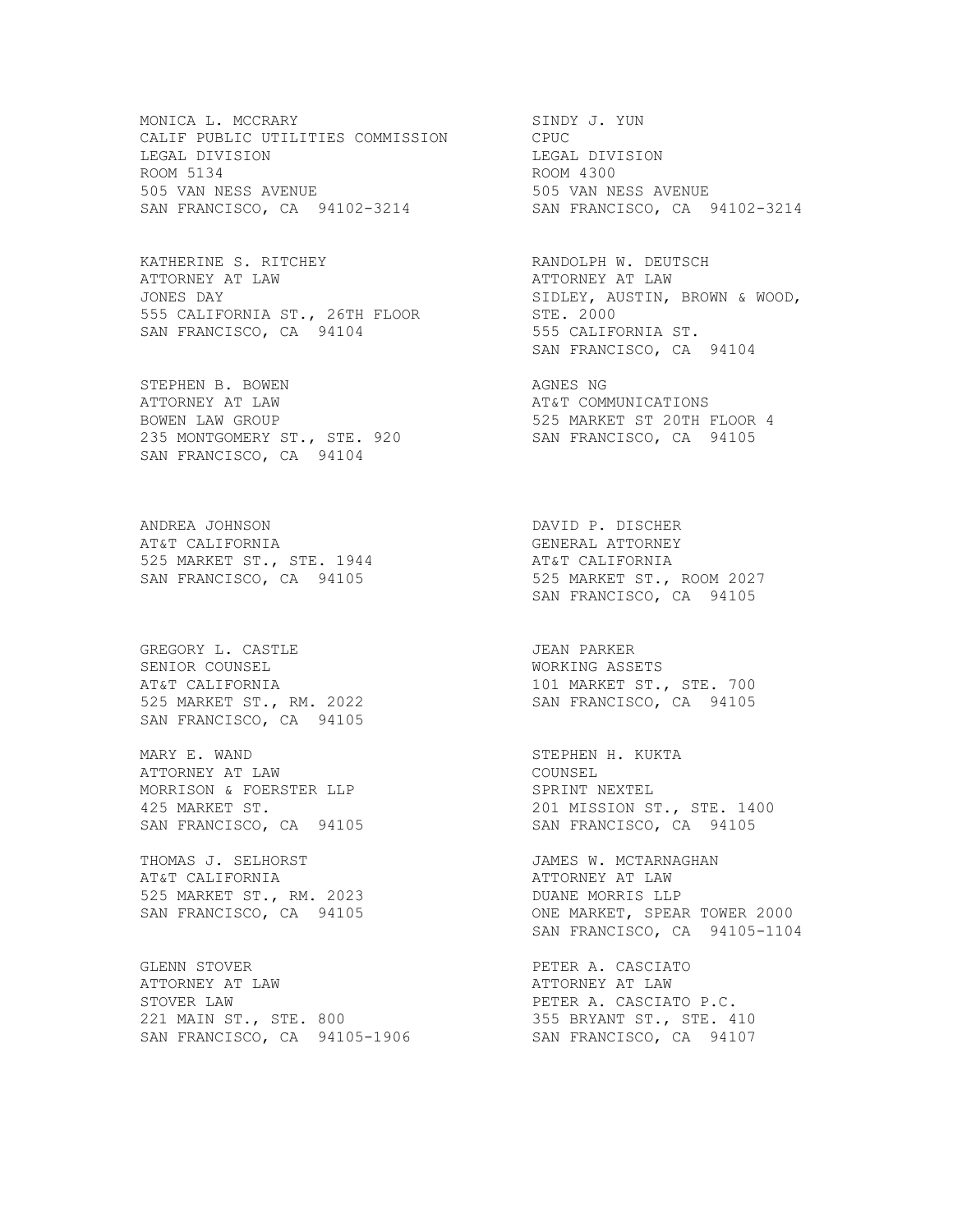CARL K. OSHIRO DOUGLAS H. BOSCO CSBRT/CSBA 50 CALIFORNIA ST., STE. 2800 100 PINE ST., STE. 3110 SAN FRANCISCO, CA 94111 SAN FRANCISCO, CA 94111 JAMES M. TOBIN JEFFREY F. BECK ESOUIRE **ATTORNEY AT LAW** TWO EMBARCADERO CENTER, STE. 1800 COOPER, WHITE & COOPER SAN FRANCISCO, CA 94111 201 CALIFORNIA ST., 17TH FL. JOHN CLARK **JOSEPH F. WIEDMAN** ATTORNEY AT LAW ATTORNEY AT LAW GOODIN MACBRIDE SQUERI DAY & LAMPREY LLP GOODIN MACBRIDE SQUERI DAY<br>505 SANSOME ST., 9TH FLOOR 505 SANSOME ST., STE. 900 505 SANSOME ST., 9TH FLOOR<br>SAN ERANCISCO SA 901111 SAN FRANCISCO, CA 94111 SAN FRANCISCO, CA 94111 LUIS ARTEAGA MARK P. SCHREIBER LATINO ISSUES FORUM **EXECUTE:** ATTORNEY AT LAW 160 PINE ST., STE. 700 COOPER, WHITE & COOPER, LLP SAN FRANCISCO, CA 94111 201 CALIFORNIA ST., 17TH FL SARAH DEYOUNG SARAH E. LEEPER EXECUTIVE DIRECTOR **ATTORNEY AT LAW** CALTEL STEEFEL, LEVITT & WEISS 50 CALIFORNIA ST., STE. 1500 1 EMBARCADERO CENTER, 30TH FL SAN FRANCISCO, CA 94111 SAN FRANCISCO, CA 94111 SUZANNE TOLLER **EARL NICHOLAS SELBY** ATTORNEY AT LAW ATTORNEY AT LAW DAVIS WRIGHT TREMAINE **LAW OFFICES NICHOLAS SELBY** 505 MONTGOMERY ST., STE. 800 418 FLORENCE ST. SAN FRANCISCO, CA 94111-6533 PALO ALTO, CA 94301 JOHN GUTIERREZ **ANITA C. TAFF-RICE** DIRECTOR, GOVERNMENT AFFAIRS ATTORNEY AT LAW COMCAST PHONE OF CALIFORNIA, LLC 1547 PALOS VERDES, STE. 298 12647 ALCOSTA BLVD., STE. 200 WALNUT CREEK, CA 94597 SAN RAMON, CA 94583 DOUG GARRETT **ACCEMBER 1999** JOSE JIMENEZ COX CALIFORNIA TELCOM LLC COX CALIFORNIA TELCOM, L.L.C. 2200 POWELL ST., STE. 1035 2200 POWELL ST., STE. 1035 EMERYVILLE, CA 94608 EMERYVILLE, CA 94608 MARILYN ASH GLENN SEMOW U.S. TELEPACIFIC CORP. CCTA

HOLLAND & KNIGHT, LLC SAN FRANCISCO, CA 94111 SAN FRANCISCO, CA 94111 6101 CHRISTIE AVE. 360 22ND ST., STE. 750 EMERYVILLE, CA 94608 OAKLAND, CA 94612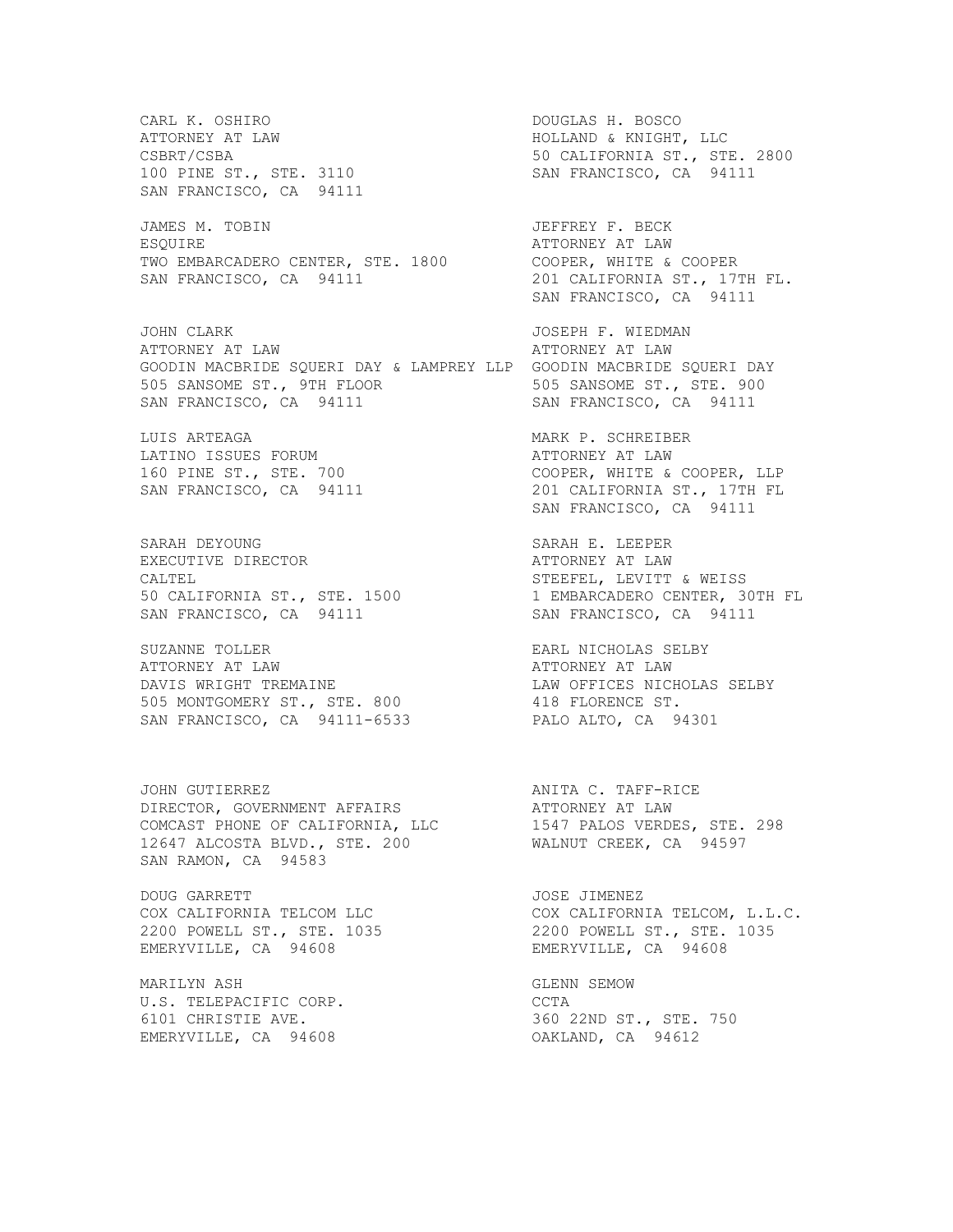WILSON & BLOOMFIELD, LLP CCTA 1901 HARRISON ST., STE. 1620 360 22ND ST., STE. 750 OAKLAND, CA 94612 OAKLAND, CA 94612

ETHAN SPRAGUE GAYATRI SCHILBERG PAC-WEST TELECOMM, INC. THE SERVICE SERVICE OF STREEGY 1776 W. MARCH LANE, STE. 250 311 D ST., STE. A STOCKTON, CA 95207 WEST SACRAMENTO, CA 95605

LUPE DE LA CRUZ CINDY MANHEIM AARP CALIFORNIA CINGULAR WIRELESS 1415 L ST STE 960 PO BOX 97061 SACRAMENTO, CA 95814-3977 REDMOND, WA 98073-9761

LEON M. BLOOMFIELD LESLA LEHTONEN ATTORNEY AT LAW VP LEGAL & REGULATORY AFFAIRS

## **Information Only**

ROBERT SPANGLER WILLIAM D. WALLACE ESQ. SNAVELY ING & MAJOROS O'CONNOR & LEE INC VERIZON WIRELESS<br>1220 L ST. N.W. STE. 410 1300 I ST., N.W., #400 WEST 1220 L ST. N.W. STE. 410 1300 I ST., N.W., #400 WEST WASHINGTON, DC 20005

MAUREEN K. FLOOD SANDER SOMALD MICHAEL R. ROMANO TELECOM POLICY ANALYST DIR-STATE REGULATORY AFFAIRS HARRIS, WILTSHIRE & GRANNIS LLP LEVEL 3 COMMUNICATIONS, LLC 1200 EIGHTEENTH ST., NW 2300 CORPORATE PARK DR #600 WASHINGTON, DC 20036 HERNDON, VA 20171-4845

ROBERT N. KITTEL **EXECUTE IS A SECUTE A SECUTE A** KEVIN SAVILLE U.S. ARMY LITIGATION CENTER **ASSOCIATE GENERAL COUNSEL** 901 N. STUART ST., STE. 700 FRONTIER COMMUNICATIONS ARLINGTON, VA 22203-1837 2378 WILSHIRE BLVD.

MARJORIE O. HERLTH **ALOA STEVENS** QWEST COMMUNICATIONS CORPORATION DIR, GOVT&EXTERNAL AFFAIRS 1801 CALIFORNIA ST., STE. 4700 FRONTIER COMMUNICATIONS DENVER, CO 80202 **PO BOX 708970** 

CHRISTINA V. TUSAN PANELA PRESSLEY ATTORNEY AT LAW LITIGATION PROGRAM DIRECTOR CALIFORNIA DEPARTMENT OF JUSTICE **FOUNDATION** FOR TAXPAYER

300 SOUTH SPRING ST., 11TH FLOOR 1750 OCEAN PARK BLVD.,#200 LOS ANGELES, CA 90012 SANTA MONICA, CA 90405

JACQUE LOPEZ **ESTHER NORTHRUP** LEGAL ASSISTANT COX CALIFORNIA TELCOM VERIZON CALIFORNIA CA501LB 5159 FEDERAL BLVD. 112 LAKEVIEW CANYON ROAD SAN DIEGO, CA 92105 THOUSAND OAKS, CA 91362

MOUND, MN 55364

SANDY, UT 84070-8970

&CONSUMER RIGHTS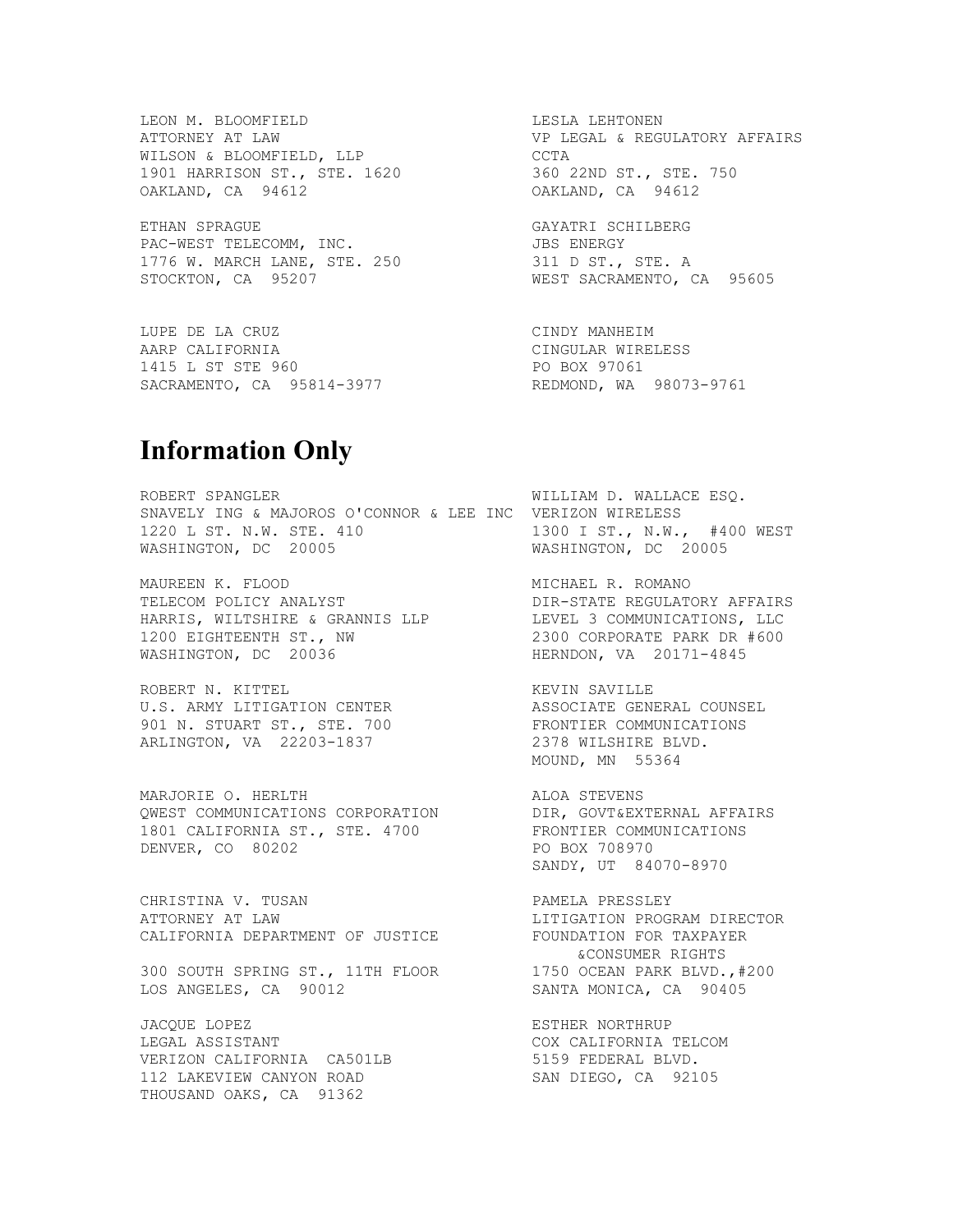MICHAEL BAGLEY **THOMAS MAHR** VERIZON WIRELESS VP & GENERAL COUNSEL 15505 SAND CANYON AVENUE VERIZON WIRELESS<br>IRVINE, CA 92612 15505 SAN CANYON

MIKE MULKEY JAN HEWITT ARRIVAL COMMUNICATIONS AT&T CALIFORNIA<br>1807 19TH ST. AT&T REGULATORY DEPT

TERESA M. ONO YVETTE HOGUE AT&T COMMUNICATIONS OF CALIFORNIA, INC. EXECUTIVE DIRECTOR 1111 CONFORTSTERERS STRINGER 1989.<br>
525 MARKET ST. 18TH FLOOR, 4 AT&T CALIFORNIA<br>
SAN FRANCISCO, CA 94105 525 MARKET ST., ROOM 1918 SAN FRANCISCO, CA 94105

MARGARET L. TOBIAS MICHAEL B. DAY TOBIAS LAW OFFICE **ATTORNEY AT LAW** 

SEAN P. BEATTY **SEAN ALL SEAN P. BEATTY** ATTORNEY AT LAW DAVIS WRIGHT TREMAINE LLP COOPER, WHITE & COOPER, LLP 505 MONTGOMERY ST., STE. 800 201 CALIFORNIA ST., 17TH FLOOR SAN FRANCISCO, CA 94111-6533 SAN FRANCISCO, CA 94111

KATIE NELSON TERRENCE E. SCOTT DAVIS WRIGHT TREMAINE, LLP SBC ADVANCED SOLUTIONS, INC. 505 MONTGOMERY ST., STE. 800 2623 CAMINO RAMON, ROOM 2C111 SAN FRANCISCO, CA 94111-6533 SAN RAMON, CA 94583

KRISTIN JACOBSON MARIA POLITZER MARKET ATTORNEY, CONSULTANT CCTA NEXTEL OF CALIFORNIA, INC. 360 22ND ST., NO. 750 1255 TREAT BLVD., STE. 800 OAKLAND, CA 94612 WALNUT CREEK, CA 94596

MELISSA W. KASNITZ **South Accord Contains Container** JOSH P. THIERIOT DISABILITY RIGHTS ADVOCATES REGULATORY TEAM 2001 CENTER ST., THIRD FLOOR PAC-WEST TELECOMM

JOSH THIERIOT **CHARLES E. BORN** 1776 W. MARCH LN, STE. 250 FRONTIER STOCKTON, CA 95207 PO BOX 340

15505 SAN CANYON AVE E305 IRVINE, CA 92618 REGULATORY DEPT. BAKERSFIELD, CA 93301 525 MARKET ST., ROOM 1803 SAN FRANCISCO, CA 94105 SAN FRANCISCO, CA 94105-2727 460 PENNSYLVANIA AVENUE GOODIN MACBRIDE SQUERI DAY SAN FRANCISCO, CA 94107 505 SANSOME ST., STE. 900 SAN FRANCISCO, CA 94111 BERKELEY, CA 94704-1204 1776 W. MARCH LANE, STE. 250 STOCKTON, CA 95207 PAC-WEST TELECOMM, INC. THE MGR-STATE GOVERNMENT AFFAIRS ELK GROVE, CA 95759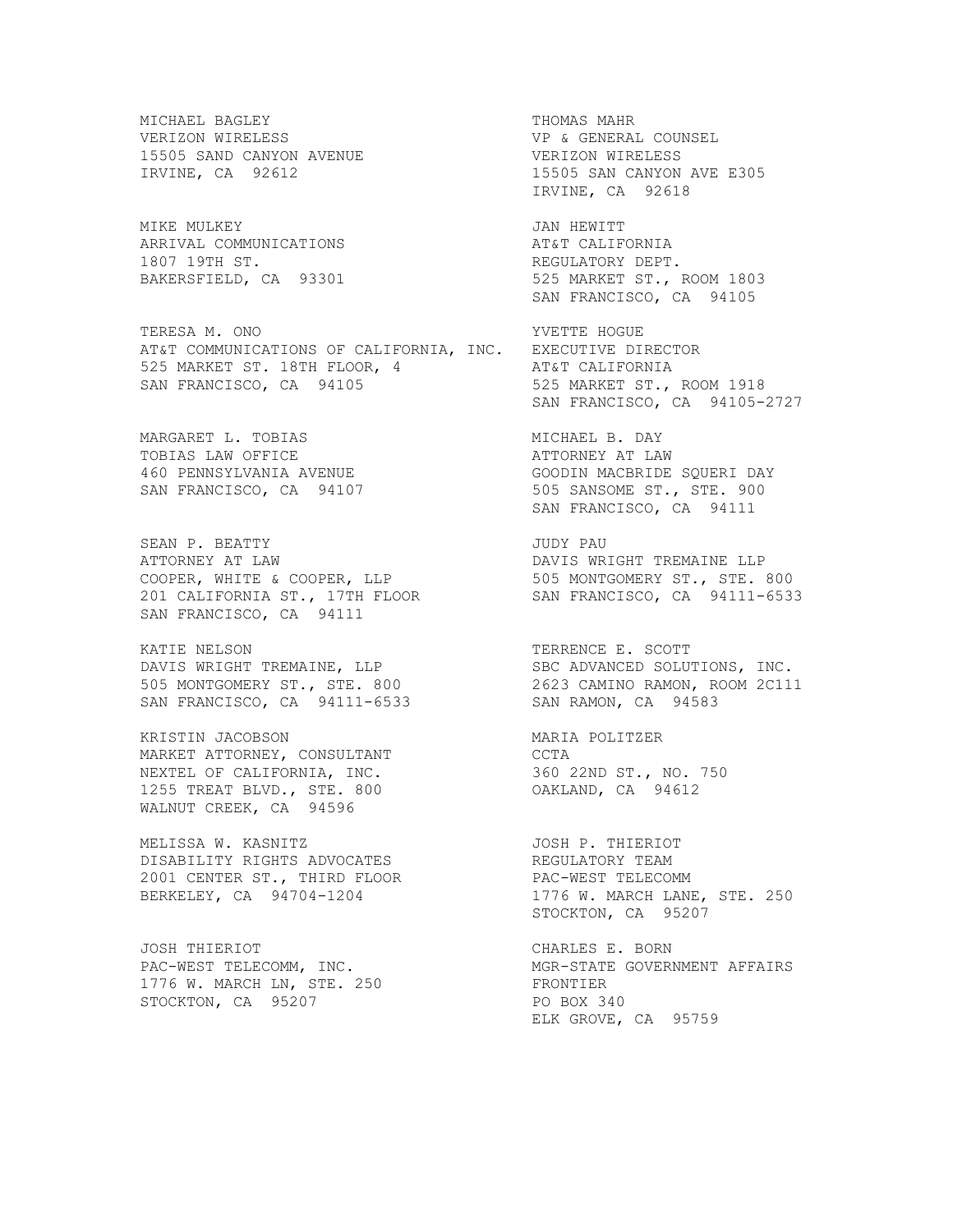MARGARET FELTS SUSAN LIPPER PRESIDENT SENIOR MGR, GOVT AFFAIRS CALIFORNIA COMMUNICATIONS ASSN T-MOBILE USA, INC.<br>1851 HERITAGE LANE STE 255 1755 CREEKSIDE OAKS DR, #190 1851 HERITAGE LANE STE 255 SACRAMENTO, CA 95815-4923 SACRAMENTO, CA 95833

SHEILA HARRIS **ADAM L. SHERR** MANAGER, GOVERNMENT AFFAIRS **ATTORNEY AT LAW** INTEGRA TELECOM HOLDINGS, INC. QWEST COMMUNICATIONS 1201 NE LLOYD BLVD., STE.500 1600 7TH AVENUE, 3206 PORTLAND, OR 97232 SEATTLE, WA 98191-0000

ANDREW O. ISAR DIRECTOR-STATE AFFAIRS ASSOCIATION OF COMMUNICATIONS ENTERPRISE 7901 SKANSIE AVE., STE. 240 GIG HARBOR, WA 98335

**State Service** 

JOEY PERMAN CHRIS WITTEMAN CALIF PUBLIC UTILITIES COMMISSION CPUC MARKET STRUCTURE BRANCH<br>320 WEST 4TH ST. STE. 500 ROOM 5129 320 WEST 4TH ST. STE. 500 ROOM 5129 LOS ANGELES, CA 90013 SAN FRANCISCO, CA 94102-3214 DALE PIIRU DANA APPLING CALIF PUBLIC UTILITIES COMMISSION CPUC TELECOMMUNICATIONS & CONSUMER ISSUES BRA DIV. OF RATEPAYERS ADVOCATES ROOM 4108 ROOM 4201 505 VAN NESS AVENUE 505 VAN NESS AVENUE SAN FRANCISCO, CA 94102-3214 SAN FRANCISCO, CA 94102-3214 DENISE MANN **FALINE** FUA CALIF PUBLIC UTILITIES COMMISSION CPUC TELECOMMUNICATIONS & CONSUMER ISSUES BRA PROG. MANGMENT & IMPLE. BR ROOM 4101 505 VAN NESS AVENUE 505 VAN NESS AVENUE SAN FRANCISCO, CA 94102-3214 JANICE L. GRAU **JOHN M. LEUTZA** CALIF PUBLIC UTILITIES COMMISSION CPUC DIVISION OF ADMINISTRATIVE LAW JUDGES COMMUNICATIONS DIVISION ROOM 5011 ROOM 3210 505 VAN NESS AVENUE 505 VAN NESS AVENUE SAN FRANCISCO, CA 94102-3214 SAN FRANCISCO, CA 94102-3214 KAREN MILLER LINDA J. WOODS CALIF PUBLIC UTILITIES COMMISSION CPUC PUBLIC ADVISOR OFFICE **WE CONSTRUCT THE STATE OF STATE OF A PAYPHONE ENFORCEMENT** ROOM 2103 AREA 2-A 505 VAN NESS AVENUE 505 VAN NESS AVENUE SAN FRANCISCO, CA 94102-3214 SAN FRANCISCO, CA 94102-3214